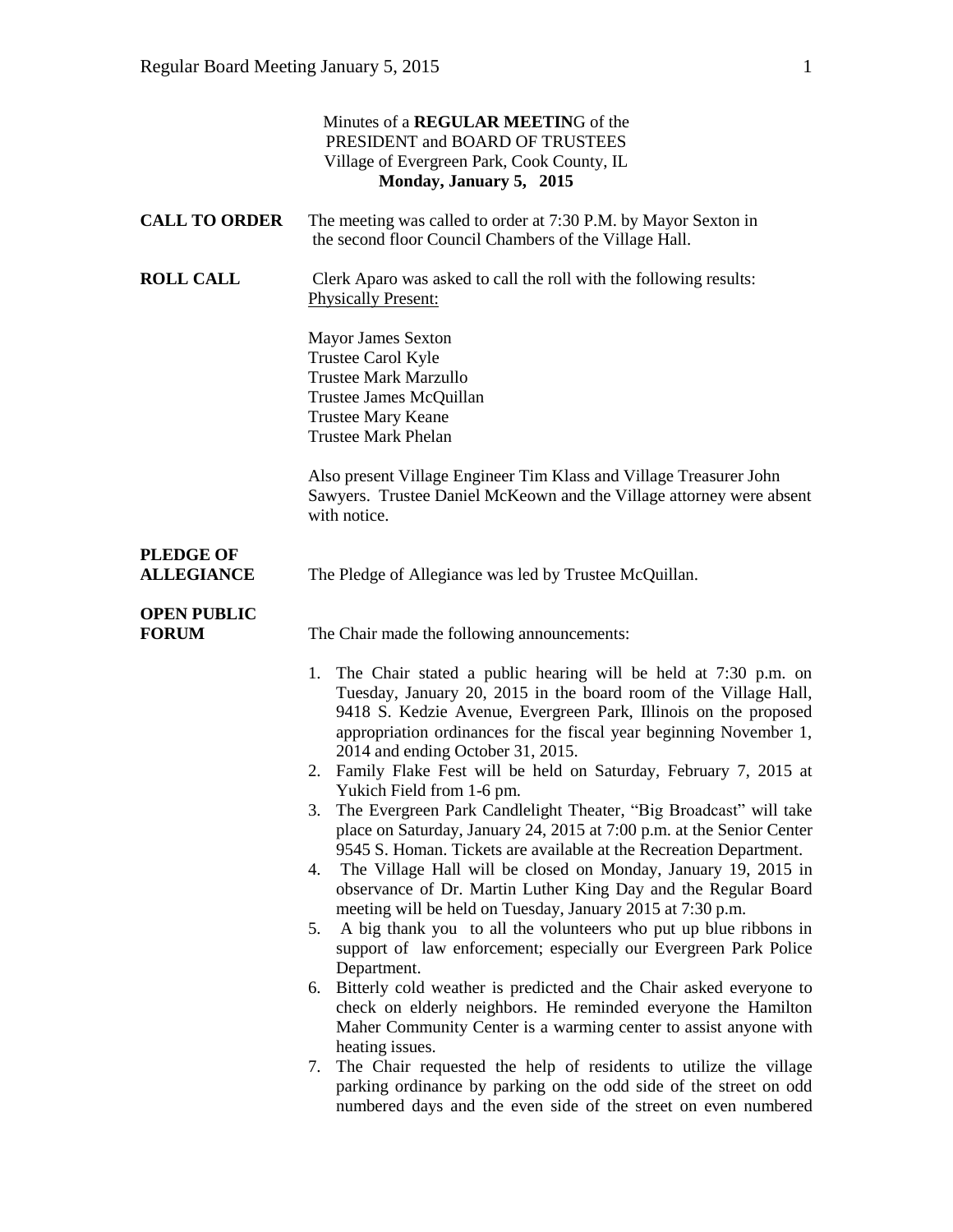days. This allows the PW Department to remove snow at the curb line.

|                                                      | 8. Mariano's Food Store held a recent high school student job fair at the<br>Village Hall and hired 40 young adults from the 70 applicants. The<br>Chair stated they will be donating a portion of the grand opening<br>proceeds week to the Evergreen Pantry. The Chair extended his<br>thanks to Mariano's for hiring over 400 local people for<br>employment.                                                                                                                                                    |
|------------------------------------------------------|---------------------------------------------------------------------------------------------------------------------------------------------------------------------------------------------------------------------------------------------------------------------------------------------------------------------------------------------------------------------------------------------------------------------------------------------------------------------------------------------------------------------|
| <b>OPEN</b><br><b>PUBLIC</b>                         | Helen Cuprisin, 9233 S. Homan, questioned the status of the former<br>Plaza and the Memo of Understanding which expires soon. The Chair<br>answered the memo expires January 30, 2015 and he is in contact with<br>the developers on a regular basis. He added it is a long process but he<br>hopes to have some good news, possibly at the next Board meeting.                                                                                                                                                     |
| <b>REGULAR</b><br><b>AGENDA</b>                      | Motion by Trustee Phelan second by Trustee Kyle to waive the reading<br>of the minutes of the December 15, 2014 Regular Meeting of the<br>President and Board of Trustees and approved as presented was passed<br>by unanimous voice vote and so ordered by the Chair.                                                                                                                                                                                                                                              |
| <b>RESOLUTION</b><br>NO. 5-2015                      | Motion by Trustee Marzullo second by Trustee McQuillan to approve<br><b>Resolution NO. 5-2015</b> with expenditures of the General Corporate<br>Fund of \$810,025.76 and \$245,306.54 in the Sewer and Water Fund<br>and \$11,300.00 in the 95 <sup>th</sup> Street TIF Fund, and the Street Bond Fund,<br>\$2,000.00 for a total of \$1,068,632.32.<br>Upon roll call, voting YES:<br>Trustees Kyle, Marzullo, McQuillan, Keane and Phelan; voting NO:<br>NONE. The motion was passed and so ordered by the Chair. |
| <b>WATER</b><br><b>COLLECTORS</b><br><b>REPORT</b>   | Motion by Trustee Phelan second by Trustee Marzullo to approve the<br>Water Collector's report for December 2014 for information and file in<br>the amount of $$676,148.49$ . The motion was passed by unanimous<br>voice vote and so ordered by the Chair.                                                                                                                                                                                                                                                         |
| <b>VILLAGE</b><br><b>COLLECTORS</b><br><b>REPORT</b> | Trustee McQuillan<br>second by Trustee Keane to approve<br>Motion by<br>the Village Collector's report for December 2013 for information and file<br>in the amount of \$1,530,568.31. Upon roll call, voting YES: Trustees<br>Marzullo, McQuillan, Keane,<br>Phelan and Kyle; voting NO: NONE.<br>The motion was passed and so ordered by the Chair.                                                                                                                                                                |
| <b>BUSINESS</b><br><b>LICENSE</b>                    | Motion by Trustee Marzullo second by Trustee Phelan to approve the<br>business license regulation certificate for Little Company of Mary<br>Medical Group, to operate a physician's office located at 2850 W. 95 <sup>th</sup><br>Street, Suite 201.<br>Upon roll call, voting YES: Trustees McQuillan,                                                                                                                                                                                                             |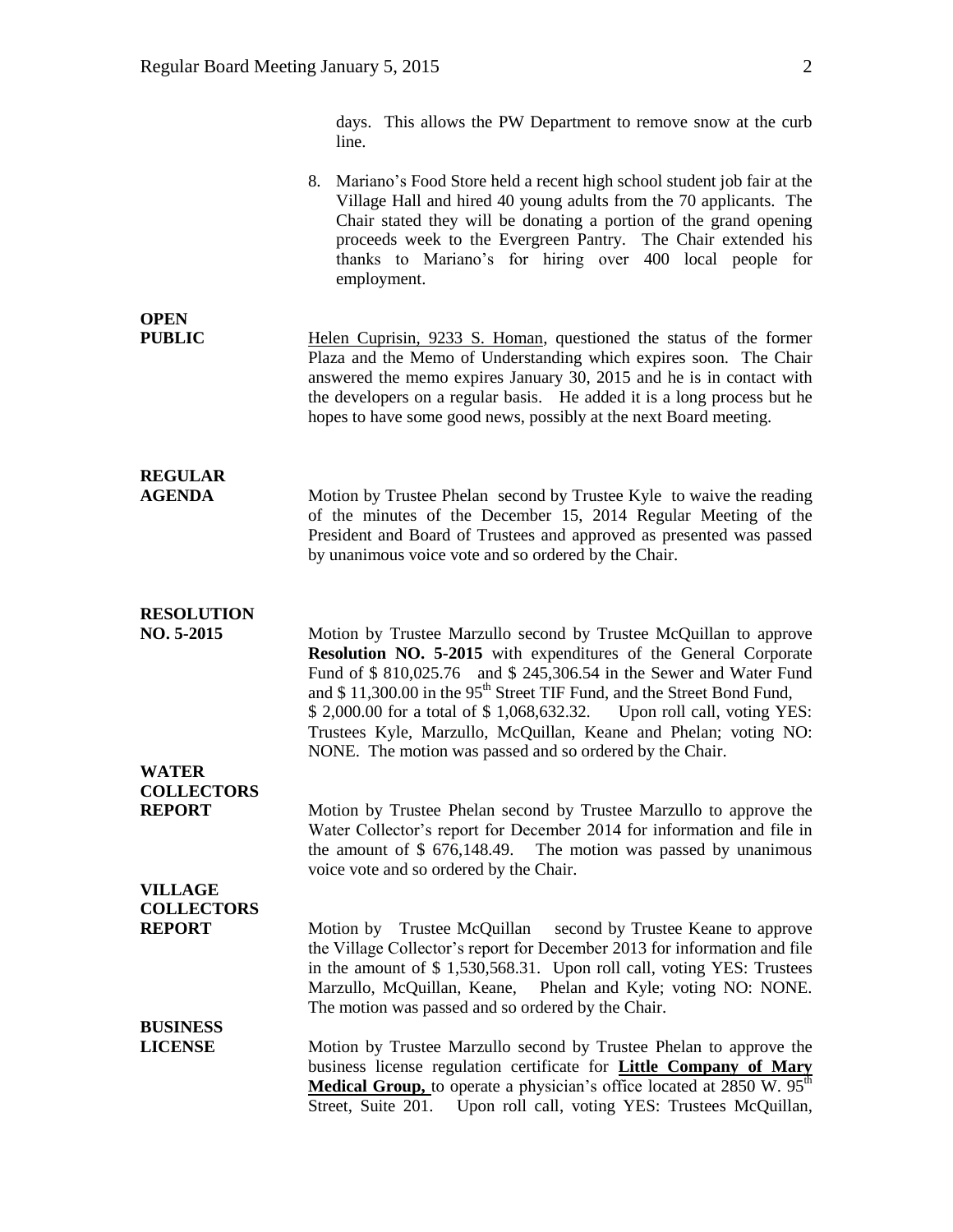Keane, Phelan, Kyle and Marzullo; voting NO: NONE. The motion was passed and so ordered by the Chair.

| <b>BUSINESS</b>                    |                                                                                                                                                                                                                                                                                                                                                                                                                                                          |
|------------------------------------|----------------------------------------------------------------------------------------------------------------------------------------------------------------------------------------------------------------------------------------------------------------------------------------------------------------------------------------------------------------------------------------------------------------------------------------------------------|
| <b>LICENSE</b>                     | Motion by Trustee Phelan second by Trustee Kyle to approve the<br>business license regulation certificate<br>for <b>Vitamin</b> Shoppe,<br>(CORPORATE NAME CHANGE ONLY) to operate retail sales of<br>vitamins/supplements, located at 2501 W. 95th Street. Upon roll call,<br>voting YES: Trustees Keane, Phelan, Kyle, Marzullo and McQuillan;<br>voting NO: NONE. The motion was passed and so ordered by the Chair.                                  |
|                                    | Motion by Trustee McQuillan second by Trustee Marzullo to approve<br>the business license regulation certificate for Mattress Firm, Inc. to<br>operate retail sales of bedding products located at 2440 w. 95 <sup>th</sup> Street.<br>Upon roll call, voting YES: Trustees Phelan, Kyle, Marzullo, McQuillan,<br>and Keane: voting NO: ANY. The motion was passed and so ordered by<br>the Chair.                                                       |
| <b>SALE OF</b>                     | Motion by Trustee Phelan second by Trustee McQuillan to approve the<br>business license regulation certificate for <b>Affiliated Physician Group</b> , to<br>operate a physician's office located at 2850 W. 95th Street, Suite 205.<br>Upon roll call, voting YES: Trustees Kyle, Marzullo, McQuillan, Keane,<br>and Phelan; voting NO: NONE. The motion was passed and so ordered<br>by the Chair.                                                     |
| <b>VEHICLE</b>                     | Motion by Trustee Marzullo second by Trustee Kyle to approve the<br>Health Inspector's request to sell a 2007 Dodge Charger. Upon roll call,<br>voting YES: Trustees Marzullo, McQuillan, Keane, Phelan and Kyle;<br>voting NO: NONE. The motion was passed and so ordered by the Chair.                                                                                                                                                                 |
| <b>ENGINEER'S</b><br><b>REPORT</b> | Village Engineer, Tim Klass had no report.                                                                                                                                                                                                                                                                                                                                                                                                               |
| <b>ATTORNEY'S</b><br><b>REPORT</b> | The Attorney was absent.                                                                                                                                                                                                                                                                                                                                                                                                                                 |
| <b>DEPT HEADS</b>                  | Mary Ann Diehl, OCS Director noted the Village Pantry thanked all the<br>volunteers who helped distribute food especially Village Trustees<br>Marzullo, Phelan, Kyle and Keane. Due to the generosity of local<br>schools, churches and residents the panty was able to distribute food to<br>169 families for Thanksgiving and 161 families for Christmas. The Chair<br>thanked Mary Ann and noted the need is growing greater for families in<br>need. |
|                                    | Tax season is approaching. Certified Income Tax Counselors begin<br>taking appointments for 2014 filings on January 26, 2015. Tax<br>appointments are Monday thru Friday from 9:30 a.m. to 3:15 p.m.<br>Contact OCS for an appointment.                                                                                                                                                                                                                  |
|                                    | Mike Knieps, Dep. Director of Sewer and Water reminded everyone to<br>leave cabinets open to expose any exterior wall water pipes to interior                                                                                                                                                                                                                                                                                                            |